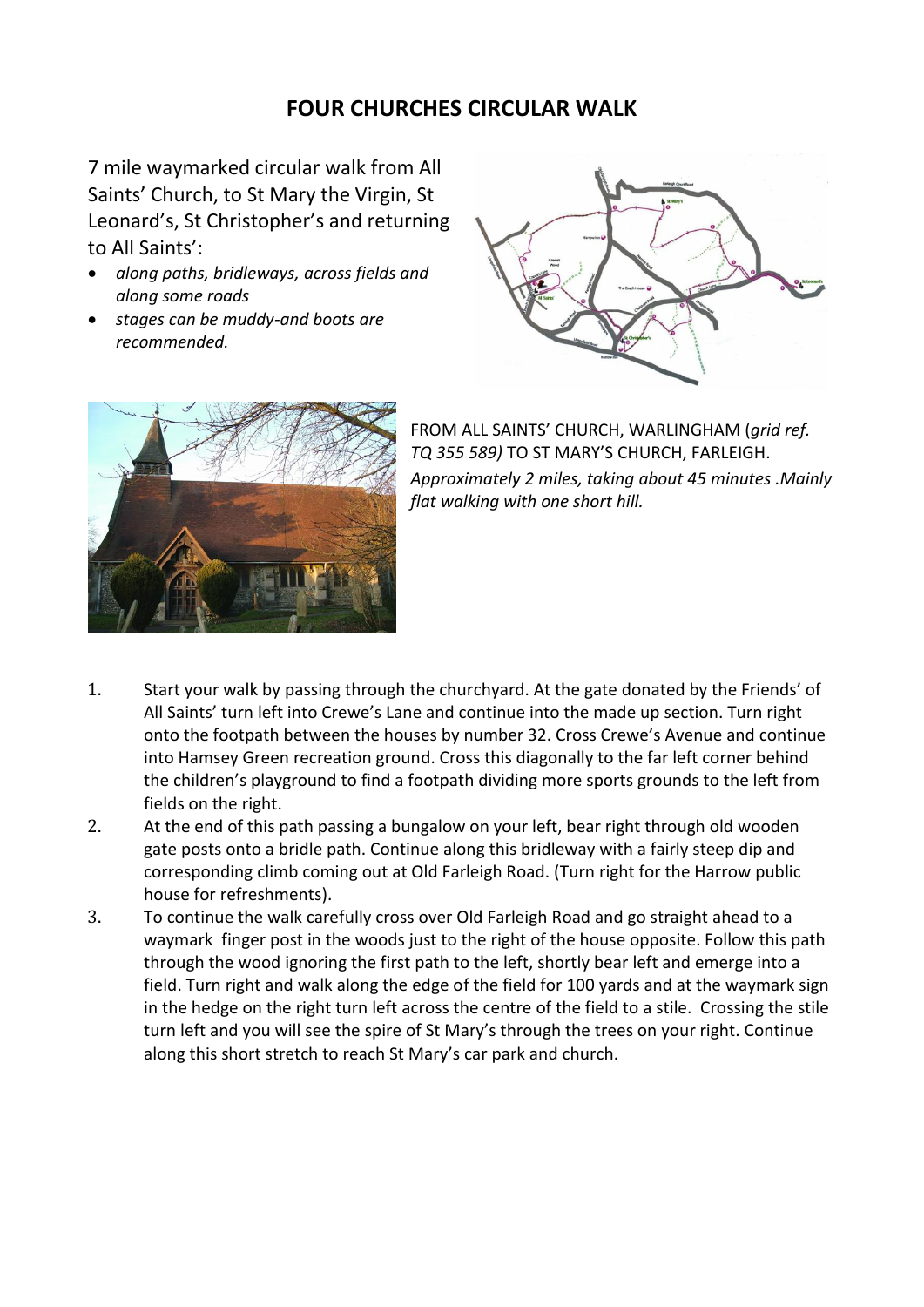

FROM ST MARY'S CHURCH, FARLEIGH (*grid ref. TQ 372 600*) TO ST LEONARD'S CHURCH, CHELSHAM *Approximately 2 miles and takes about 45 minutes. Mainly flat but with some stiles and a short stretch of road*

- 4. Leaving St Mary's turn left down the cinder track and at the first footpath sign turn left along a narrow path skirting the Great Park estate. You will pass on your left iron gates into the burial ground for the old Warlingham Park Hospital. This path meanders through woods with a fence visible on your right.
- 5. Crossing over a stile turn right and over another stile to reach a broader path. Turn left and shortly right onto a bridleway. Continue along for about 250 yards.
- 6. Where the bridleway bears gently right (and with Holt wood entrance on the right), turn left to a field gate with a stile on the right beside it. Cross the stile and continue round the edge of the field with the fence and woods on your right. Continue straight on through a small copse and just beyond turn right and follow the path still with the fence on your right (this footpath can be very overgrown at certain times of the year) until you reach a stile and Church Lane.
- 7. Turn left along Church Lane and continue along this road passing Scotshall Lane on your left. The road dips then rises and further on there is a small iron kissing gate on your left. Pass through this into a field and climb upwards through the beech tree avenue to a stile and wooden kissing gate at the top to St Leonard's.



FROM ST LEONARD'S CHURCH, CHELSHAM (*grid ref. TQ 388* 591) TO ST CHRISTOPHER'S CHURCH, WARLINGHAM

*Approximately 2 miles and takes about 45 minutes. Mainly flat with some stiles and a short stretch of road.*

- 8. Leave the churchyard in the northwest corner, passing back through the kissing gate and over the stile down the beech lined path and through the metal kissing gate to Church Lane.
- 9. Turn right passing Scotshall Lane on your right and North Lodge on your left. Just past North lodge turn right over the stile and retrace your steps keeping the fence on your left and on reaching a stile in the fence here turn left through the woods. Pass through the waymarked post gates across two small fields and continue straight ahead. Keeping the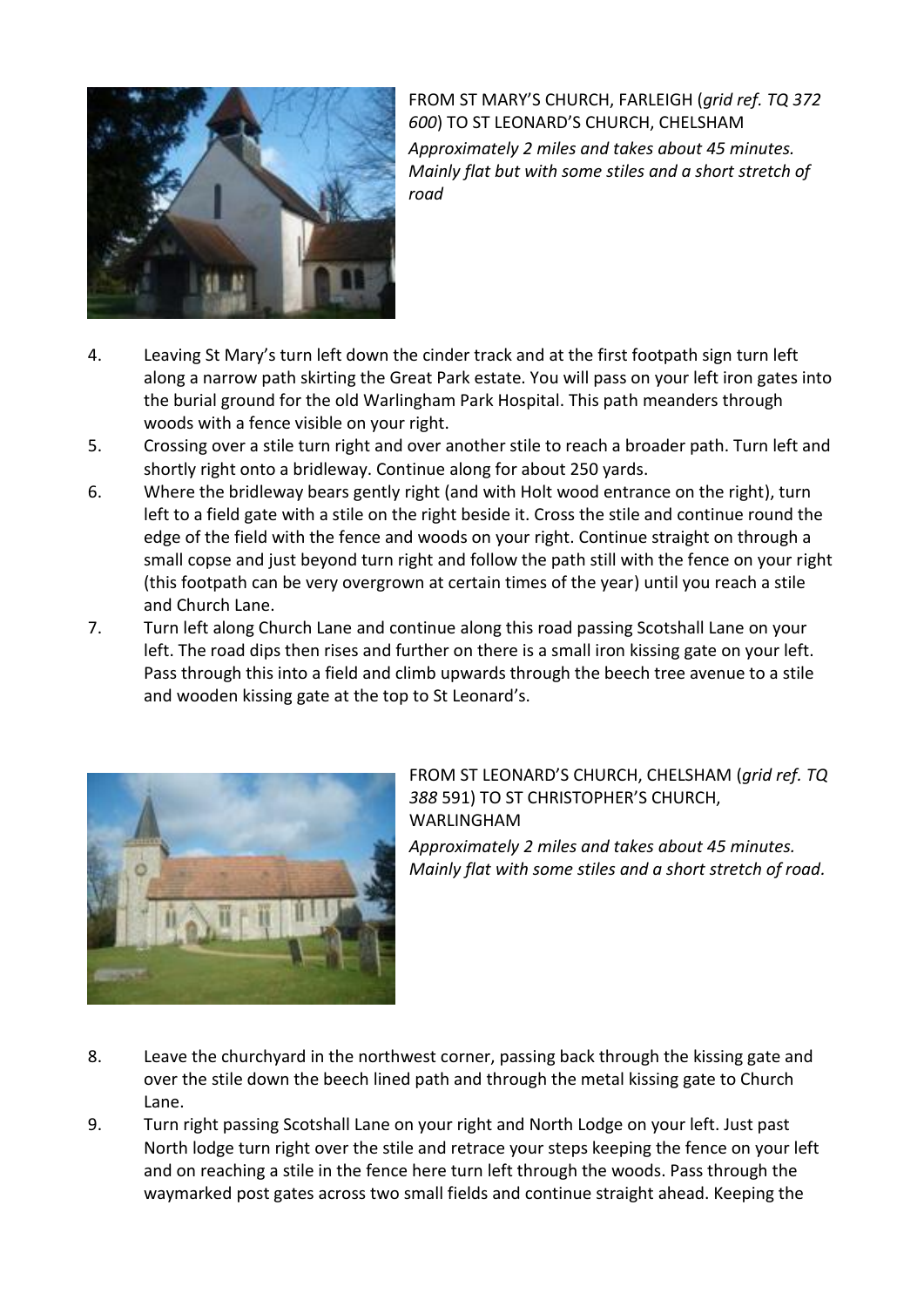Holt buildings on your left cross over the rough car parking area to the waymarked stile. Continue over this stile and maintaining direction through the woods keep the fence on your right then pass through the enclosed footpath. At the stile turn left passing garages on your right turn right at the road. Just past the crossroads turn left onto the broad bridleway. (At the crossroads you could deviate across the common to the right to the Coach House Inn for refreshments).

- 10. Continue along this path and take the first turning right at the waymark and stile in the undergrowth enter the woods keeping to the broad waymarked path. Where the paths cross, continue straight ahead along a waymarked path and ignore the path to the left.
- 11. Continue straight ahead and turn right at the waymark to a narrow path through the woods. At a 'T' junction turn right then immediately bearing left following the waymark path between the fields. Do not cross the stile but follow the meandering path through the woods.
- 12. After a while you will see cottages on your right. Do not turn towards these cottages but turn left along the bridleway emerging onto Rogers Lane and passing Greenlawn Memorial Park on your right. Continue onwards to Limpsfield Road. (Turn right to the Hare and Hounds public house for refreshments). Turn sharp right back into woods, after a short distance turn right by the garages reaching St Christopher's on the right.



FROM ST CHRISTOPHER'S CHURCH WARLINGHAM (*grid ref. TQ 366* 583) TO ALL SAINTS CHURCH, WARLINGHAM.

*Approximately 1 mile and takes about ½ hour Mainly flat but with a short distance on roads.*

- 13. Leaving the church turn right up Chelsham Road then left into Alexandra Road. At the end turn left along Greenhill Lane to Sunnybank, and then turn right. At the mini roundabout turn left then immediately right onto the bridleway.
- 14. Continue along this path which rises and at the top turn left into the unmade part of Crewe's Lane. Where the lane bears right turn left through the gate into All Saints' churchyard and up to the church.